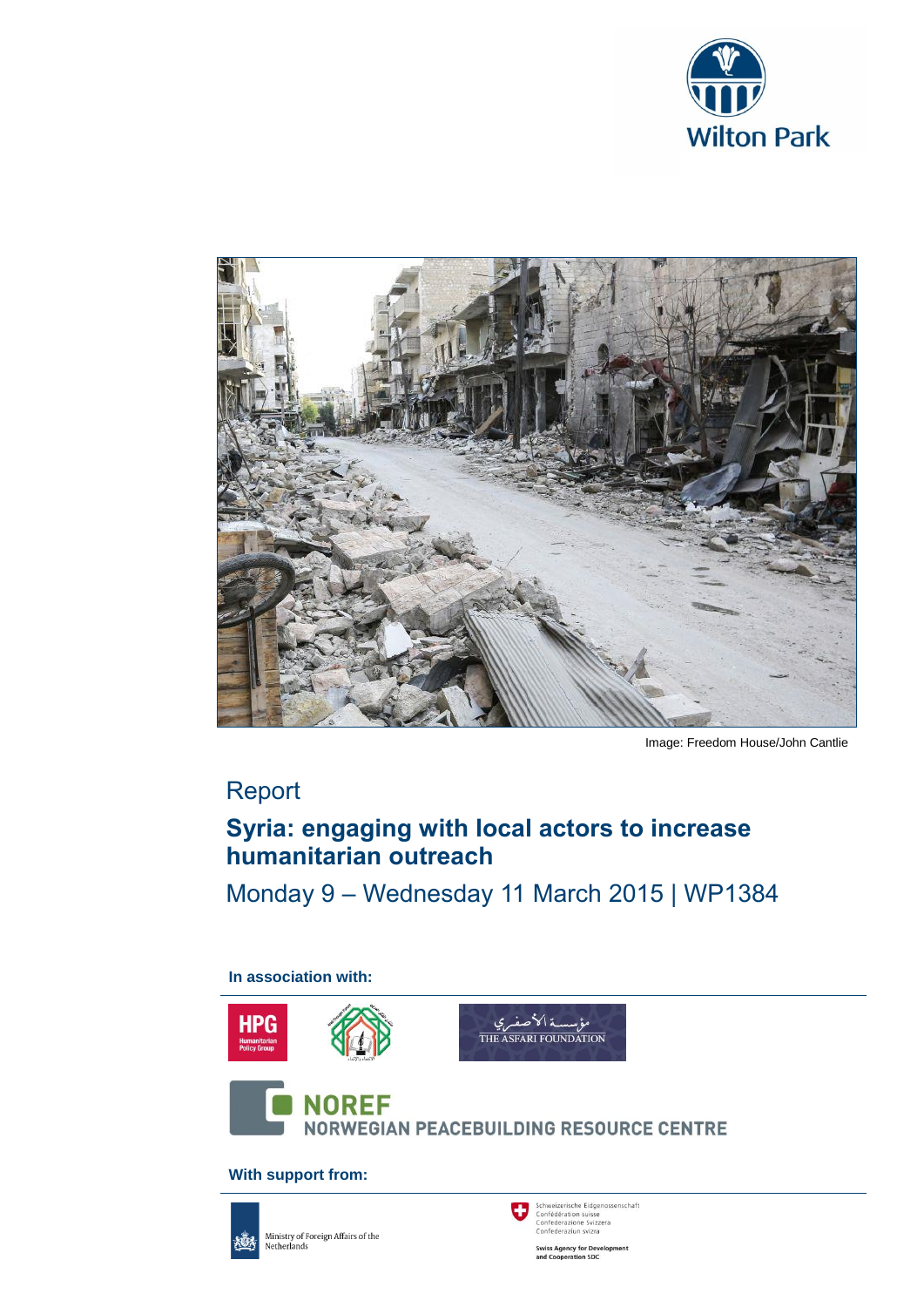

# Report

# **Syria: engaging with local actors to increase humanitarian outreach**

## Monday 9 – Wednesday 11 March 2015 | WP1384

### **Held in Jordan**

### **Executive Summary**

Syria has entered its fifth year of civil war and currently presents the world's largest humanitarian crisis. With no resolution of the conflict in sight, humanitarian organisations are facing challenges that seriously hamper an effective humanitarian response. International organisations have increasingly limited access due to restrictions imposed by either the government or armed groups in Syria. This gap has been filled by Syrian local organisations, using their connections and networks in the country to provide aid and protection to the population. However, these local groups also struggle to maintain their operations, in part due to the difficulty in accessing funds. The way in which humanitarian action is conducted, the lack of cooperation and trust between organisations, the impact of counter-terrorism legislation and international sanctions, as well as the lack of flexibility in funding need to change to enhance humanitarian action.

In order to confront these issues there needs to be a narrative centred on the Syrian population affected by the conflict, as well as genuine partnerships enabling local and international organisations to complement one another and work more effectively. Core, long term, flexible funding for Syrian organisations is vital in order for them not only to continue, but to strengthen their work. Appropriate training, adapted to their specific needs, would also enable local organisations to attain a more professional level, thereby meeting generally accepted professional standards.

Possible concrete measures include the creation of new umbrella frameworks or platforms among local Syrian and diaspora groups to provide information exchange, coordination and adequate training. These would bring together creative ways to look at funding, and promote joint advocacy and partnerships. Openness and commitment is crucial for the emergence of a renewed efficient aid model in Syria and functional ways for international and local groups to work together.

### **Context**

Syria has entered its fifth year of conflict with no end in sight. With an estimated 220,000 deaths, 7.6 million Internally Displaced Persons (IDPs) and more than 3 million Syrians displaced to neighbouring countries<sup>1</sup>, humanitarian action is needed more than ever. Since the beginning of the conflict, UN agencies and international NGOs (INGOs) have expanded their cooperation with local organisations (CSOs) that have developed structures to provide aid and assistance around and inside Syria. However, many local/regional organisations still work either loosely attached or completely independently from the formal system. The current situation is marked by a lack of understanding of each other's roles and capabilities, but also by disagreements on objectives and methods. The question then is, where and how, can local and international organisations work together, what are the diverging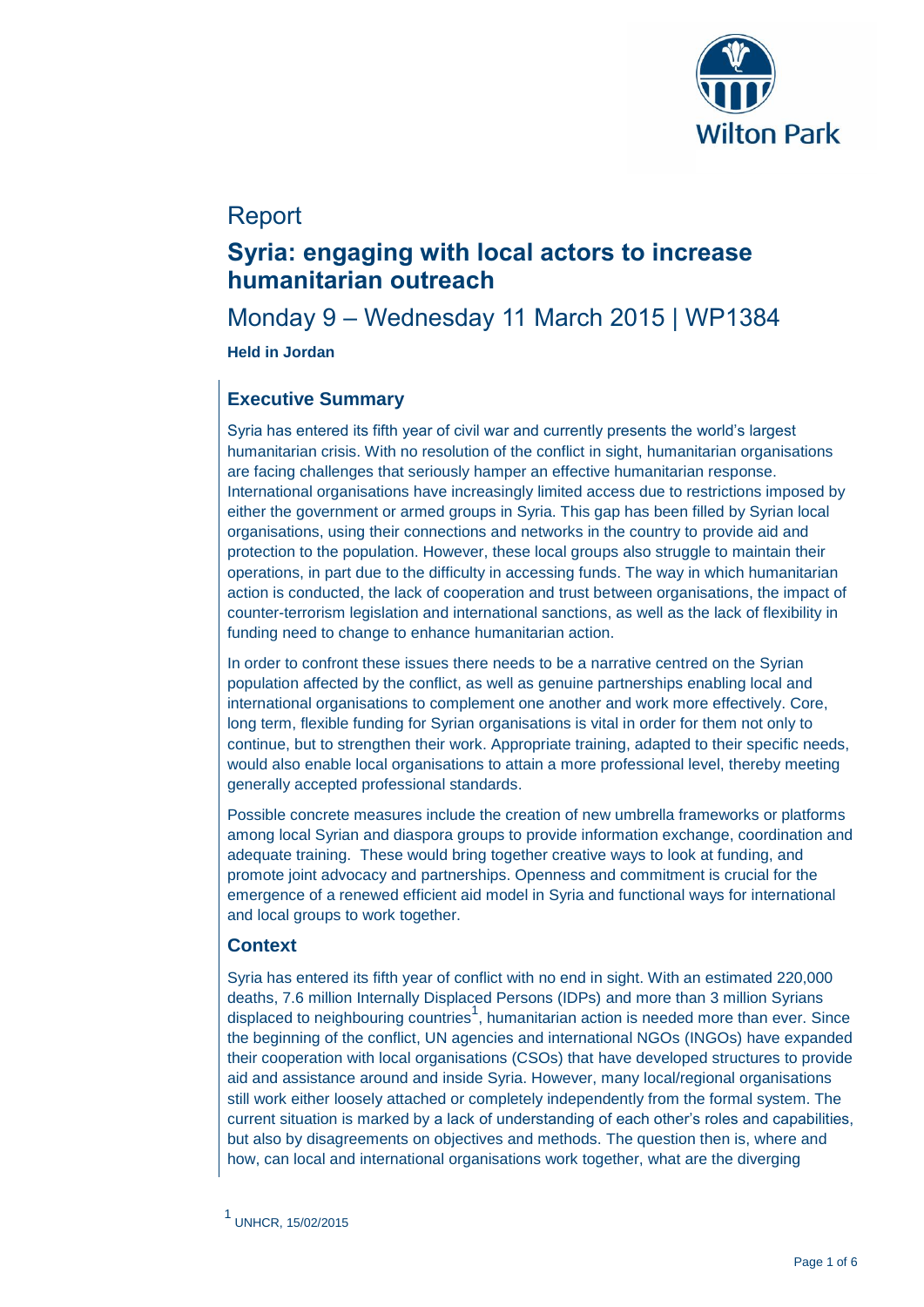opinions and when do they choose to work separately. How can local and international organisations cooperate efficiently together and within their own groups? What challenges do they face on a daily basis? What is their ability to provide humanitarian assistance?

Against this backdrop, the workshop « Syria: engaging with local actors to increase humanitarian outreach » aimed to provide an open dialogue between the donor community, international organisations and local/regional organisations. Indeed, each entity addresses only part of the approach to deliver aid into Syria, but none has found a comprehensive solution. This report provides a summary of discussions that took place during the workshop: it examines the challenges and gaps in the aid community's ability to provide humanitarian assistance; the requirements and changes needed in order to better assist those in dire humanitarian need; and identifies certain operational models that might be better suited to the current crisis.

### **Challenges and gaps**

The provision of humanitarian aid, implemented by international and local organisations faces a number of different challenges.

#### **Lack of trust**

1. The atmosphere of distrust between the different components of the humanitarian system appears to be increasingly slipping towards an adversarial type of relationship. There has been widespread frustration at the lack of political solutions among humanitarian agencies who have felt overwhelmed by the scale and gravity of the conflict. Among Syrian organisations there is a sense of disappointment in the face of inaction by the international community. Trust issues are particularly manifest in the reluctance to share information because of the perception that it could fall into the wrong hands and thereby endanger aid workers or beneficiaries. Suspicion can lead to the creation of completely parallel systems, which seriously challenges any attempt at cooperation, despite pressing needs.

#### **Syrian civil society**

- 2. Syrian civil society organisations (CSOs) are conducting a significant number of projects on the ground and in neighbouring countries, with support from local councils in Syria and some with support from donors and international organisations. Although they are able to provide a wide range of activities and to reach across various sectors of society, local organisations and their networks are facing a multitude of obstacles. Many CSOs are no older than the conflict itself and admit that they lack the necessary experience and professional skills required to respond to needs. There is a perceived high degree of unwillingness from many donors to directly support local initiatives. Mainly those CSOs who have established relationships with large Syrian organisations overseas find the adequate support needed to operate effectively.
- 3. The Syrian people need the international community. The international community however has to take into consideration the traditions and ways Syrian organisations operate, and adjust some of its regulations. Non-Syrian actors often face difficulties in understanding the Syrian mosaic, its cultural elements and even the language. Despite the fact that humanitarian assistance should be a partnership and an alliance, Syrians are seldom asked about their opinion. This can lead to the perception that CSOs are solely agents implementing other organisations' strategy and taking all the risks, without however the commensurate recognition or support.

#### **Humanitarian practice and counter-terrorism legislation**

4. Humanitarian organisations need to resist the temptation to take a standardised approach. There is the need to adapt to the context and recognise that approaches developed during other conflicts might not readily be applicable to Syria. The safety of staff, both international and local adds to an already complex operating environment. Few international organisations manage to have direct access to populations due to general insecurity stemming from intense fighting, administrative hurdles and deliberate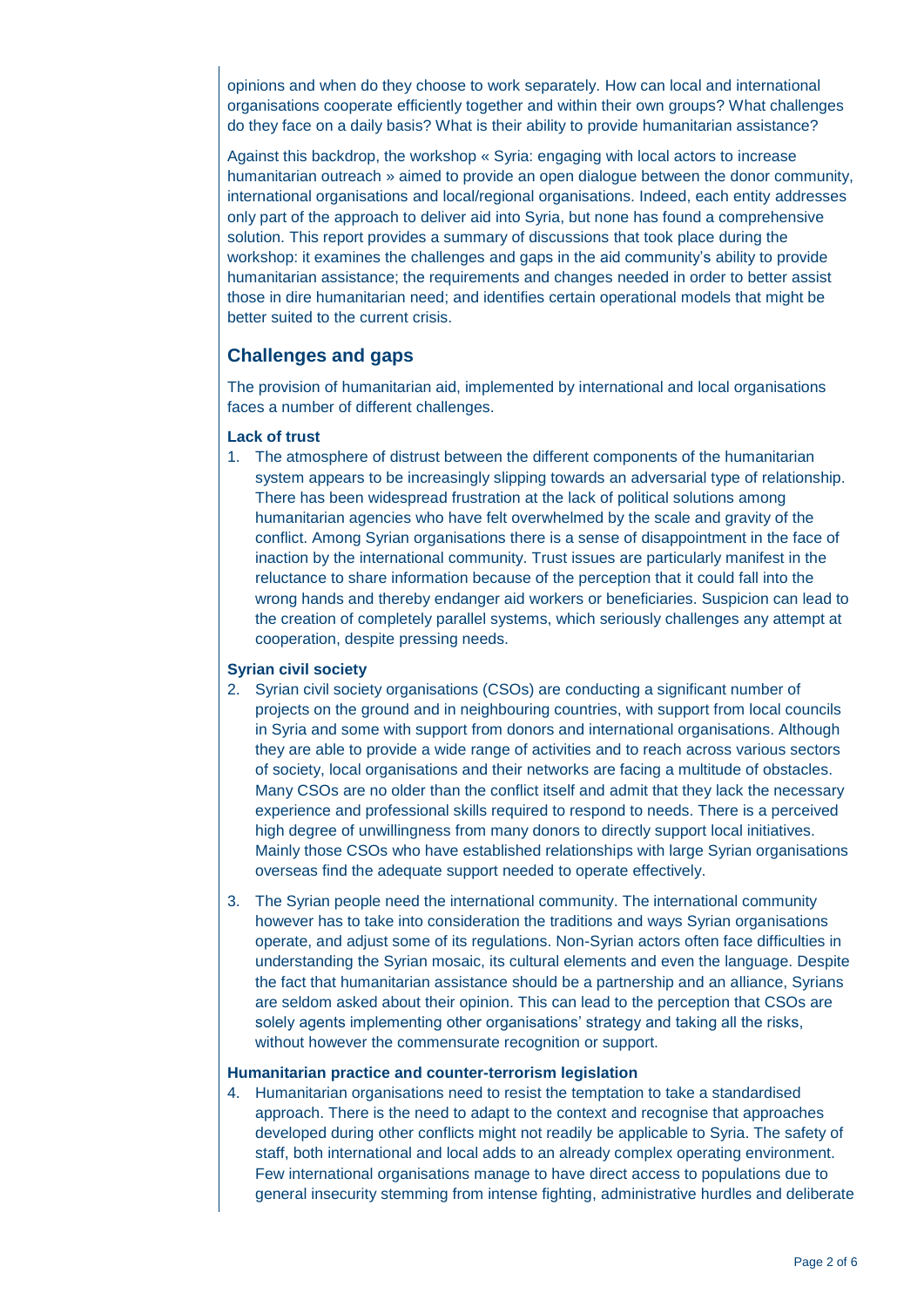obstruction by belligerents.

5. In an attempt to counter terrorism states collectively and individually have passed legislation restricting funding flows, imposing sanctions such as travel bans or declaring individuals or groups as proscribed terrorist entities. Humanitarian organisations need to be aware of the potential detrimental impact these measures can have on their work. For example, do they hamper the ability of aid agencies to negotiate access with proscribed groups? According to an international humanitarian worker, "when working in ISIS areas, counter-terror legislation almost trumps international humanitarian law". There is an unspoken assumption that people under ISIS rule may not be deserving of aid despite the humanitarian imperative of providing aid to all those in need. Certain important topics are also relatively absent in the discussions, for example international refugee law or the question of "non-refoulement".

#### **Politicisation of aid**

- 6. Politics and the politicisation of aid is a defining issue for the provision of humanitarian assistance in Syria though looking back at the history of humanitarian action it is clear that it is not a new phenomenon. Humanitarians, local organisations, and the United Nations are feeling the consequence of political issues. The burden placed on new organisations to prove that they can do the job is, for many, viewed as unfair. There is a tenuous situation in government and opposition held areas in Syria, and a great deal of pressure is put on organisations to provide assistance based on political agendas of various stakeholders. Politics are part of the conflict, but humanitarians should not let themselves be politicised and many participants agreed that there is a need to reevaluate how we are looking at humanitarian assistance and development, how it is funded and how it should be firewalled from politics.
- 7. Donors have their own challenges to deal with. Financial constraints, but also their internal structure, that might not always be conducive to linkages between those ministerial departments in charge of emergencies and those responsible for development issues. In addition, they have many urgent and complex crises to attend and some smaller donor countries do not necessarily have the human resources capacity to manage them all and thus have to prioritise their resources.

#### **Bureaucracy and lack of flexibility**

- 8. Many local organisations have no formal structure and cannot sign official agreements or issue receipts, all of which are requirements imposed by donors and INGOs. Monitoring the delivery of assistance, and demonstrating delivery, is particularly difficult in the Syrian environment. Consequently, most international organisations are often unable to support local organisations. In order to respond to this challenge, donors and international organisations do not need to radically change the system but rather adjust it to the circumstances and see what requirements can be adapted to the reality on the ground or dropped altogether.
- 9. There seems to be little willingness overall from either INGOs or donors to become more flexible and responsive by, for example, providing direct funding to Syrian NGOs. Indeed, many local actors have to spend much of their time and resources on formalising their structures and operating models, adding another layer of bureaucracy and paperwork. In addition, many international organisations have hired Syrians and pay high salaries, meaning that national organisations cannot compete. As a result, many of their Syrian staff inside Syria left to work with international organisations, creating a significant gap in the local response to the crisis.
- 10. Sanctions imposed to counter terrorism have adversely affected the ability of Syrian NGOs to open bank accounts or transfer funds. Banks are understandably wary of engaging in activities that might violate their obligations under counter-terror legislation. This is a complex issue and international organisations and donors should prompt legislators to consider when a sanctions regime adversely impacts on humanitarian action. Additionally, Syrian organisations face great delays when receiving and transferring funds for projects in Syria, which means that they cannot pay salaries or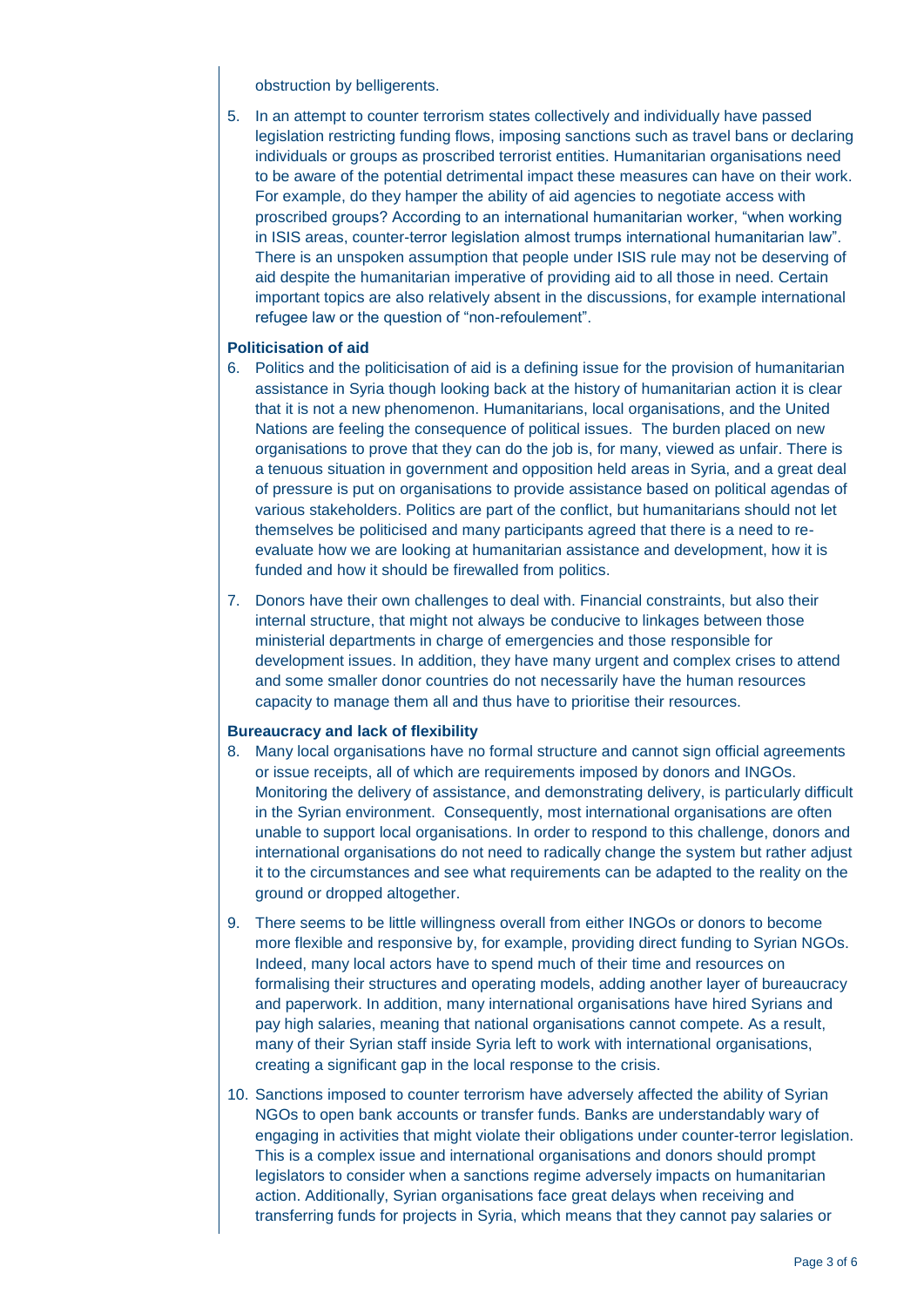rely on external sources of income; instead they look for funding locally. They are also relying on multiple banks, and would benefit from being able to use one single bank.

11. Risks are often delegated to small organisations working in Syria. Funds are rarely sufficient to include security provisions, insurance and compensation for families in case of incidents arising in fulfilment of work contracts. Due to security issues, many projects will have to stop and assistance will soon be limited only to easily accessible areas. International actors need to be much more conscious of the risks faced by key local partners and identify measures to share the responsibility adequately.

#### **Inadequate trainings**

12. Syrian CSOs have received a plethora of ad hoc training sessions and both local and international participants agreed that these were mostly inadequate. For example, local staff received trainings on proposal writing, but donors were not funding proposals because the local organisations were not registered. Another example would be providing activist training when local organisations would rather need institutional training to help them manage growing staff numbers. Local organisations are asking for specific training programs that suit the needs of each organisation.

#### **Requirement and needs**

In order to bridge the gaps identified above, specific measures were discussed.

#### **People first agenda and genuine partnerships**

13. Many highlighted that the narrative on Syria needs to change and focus on a people first agenda and the effect the conflict is having on them. There is a need to set aside the politicisation that is hampering humanitarian action. Each component of the international community carries a part of the responsibility in responding to the situation. Syrian organisations tend to have better access; international organisations on the other hand bring technical know-how and donors have the capacity to fund meaningful initiatives. They must work together, as equal partners, contributing unique assets to the solution. There needs to be a division of labour, and an avenue for all levels to work together through honest dialogue in order to understand each other's strengths and weaknesses and complement one another through genuine partnerships.

#### **Core, long term, flexible funding**

14. Syrian organisations need to have the funds and the capacity to pay salaries and overhead costs. This includes core funding but also programmatic funding that would enable them to survive in the long term, for example to plan ahead and hire employees that might not get funded on project based financing. There should also be more flexible funding for activities that do not fall into specific categories, including renewing passports for Syrian activists for example, and an emphasis put on cash transfers, which is logistically easier to manage, attracts less attention, and is adapted to the rapid changes on the ground. Moreover, CSOs need to find more sustainable fundraising mechanisms than ad-hoc project funding.

#### **Adequate training**

15. Syrian organisations need to articulate their training requirements to INGOs and donors. Greater focus is needed on capacity building under a training umbrella, and a learning process of adapting to the international world through structural measures. This could include language courses, project management, fundraising, financial management or human resources. This should however not be limited to technical training, but also ensure monitoring and strategy planning. Additionally, there needs to be remote training systems for projects in besieged areas as these are particularly difficult to monitor and evaluate. International organisations are also well placed to introduce a system of long-term mentoring of Syrian CSOs as a means of training.

#### **Advocacy**

16. The discourse on Syria often focuses on specific issues such as terrorism. Indeed, the public hears little about the work on the ground and challenges in conflict-affected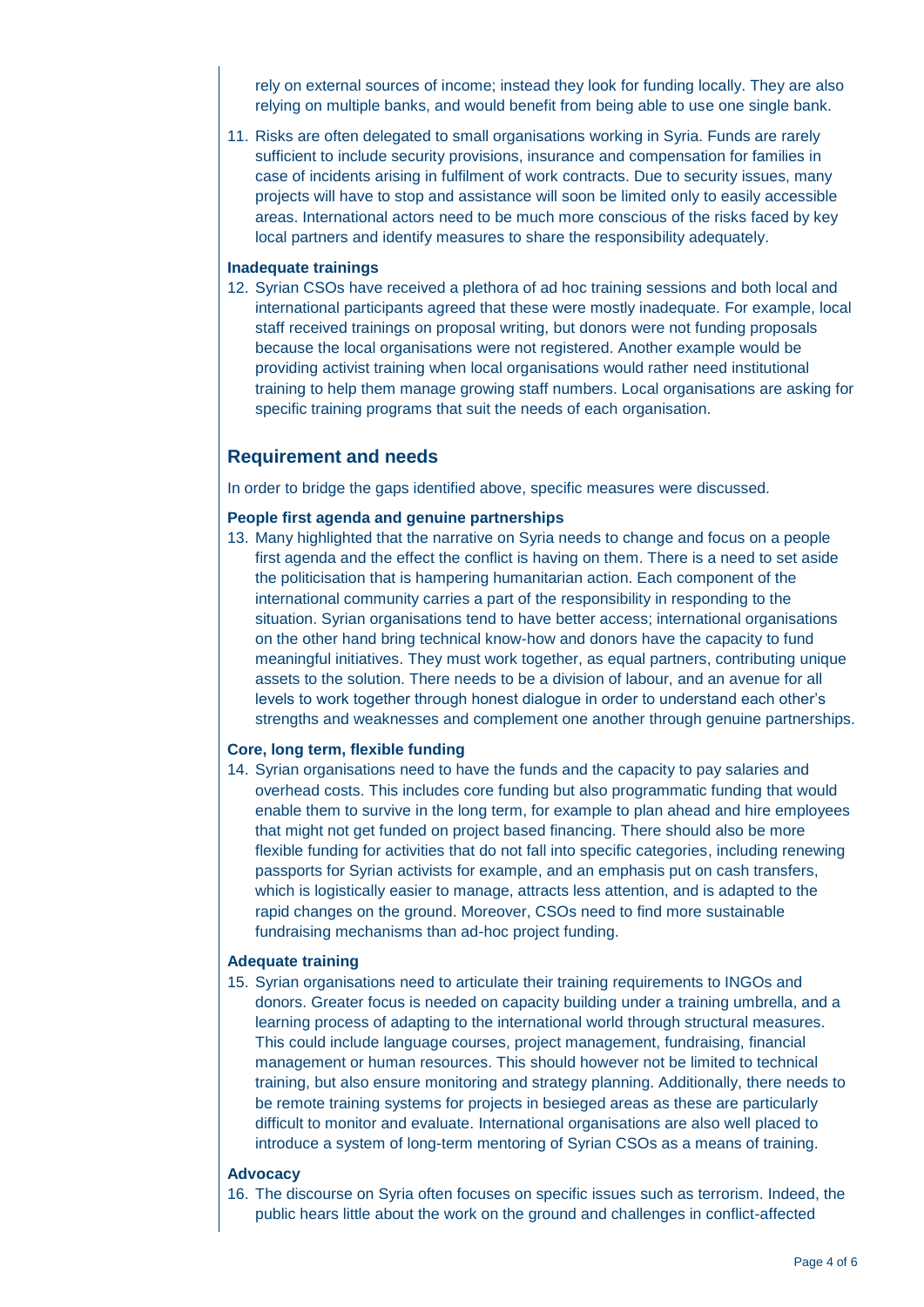areas for both local and international organisations. There need to be ways to do more public work and appeal to the media to relay the right stories.

### **Possible avenues**

The workshop did not only seek to identify challenges and needs, but also to bring forward concrete solutions.

17. Platforms to provide adequate training and give a stronger voice

- Create umbrella organisations of Syrian diaspora groups that can collectively approach potential funders, and also support smaller Syrian NGOs with training.
- Conduct a comprehensive mapping exercise looking at different capacity building programmes that exist and develop a comparative analysis on "what works and what doesn't and who should take the lead on each element".
- Focus on how Syrian NGOs can work better among themselves and identify how they can better cooperate with INGOs to give equal chance to all Syrian NGOs and not privilege those who already have access to international entities and funds.

18. Creative ways to look at funding

- Pooled funding mechanisms can help ease contractual funding relationships and donors can increase the portions of funds and direct access. Removing transaction fees would be an important step as would be providing cash transfers.
- It is important to be aware of donor fatigue, which could be alleviated by providing smaller grants or by mobilising development budgets in order to help carry the burden on the humanitarian system, and provide a longer-term vision for assistance. Donors in turn should start providing insurance for local staff who work inside Syria. NGOs can push donors towards a more flexible stance and respond to the needs by developing consortia and joint funding mechanisms.
- Joint fundraising campaigns could be useful for local organisations that do not necessarily have access and exposure to funding. INGOS have the credibility and trust of donor communities and local NGOs have examples and cases to attract donations.
- INGOs or other grant-giving bodies are able to sign contracts and budgets to operate, and could for example facilitate the registration of local organisations with local banks or draw money in the absence of an existing account.
- There are a number of multinational funds available for NGOs of all kinds which act as vehicles for financing local activities. A mapping of different funding mechanisms – other than INGOs, the UN and individual states – would be useful to identify new funding sources.

19. One voice: advocacy and partnerships

- Invest in a flexible advocacy platform "that is more than the sum of multiple meetings repeating the same issues". Forums already exist (INGOS, UN coordination systems), but there is not enough investment into coordinated efforts. Local organisations should also come to donors and INGOs with concrete projects to build projects of cooperation.
- Implement a "time out" with donor states in order to discuss the damage politics has done to humanitarian efforts and how it has harmed the ability to work together.
- It is important for local and international organisations not only to share information when there are contractual agreements, but to do so frequently and extensively, in order to be better informed, to be able to assess the gaps and respond collectively.

### **Conclusion**

The international community, humanitarian organisations and academics often meet during and after conflicts and produce studies, lessons learned and recommendations to avoid future problems. But follow-up is not necessarily undertaken and there needs to be an implementation of these recommendations. The greatest challenge is to bring together a workable initiative to bridge the gap between the international community, government institutions, large humanitarian organisations and Syrian NGOs. This can be done in